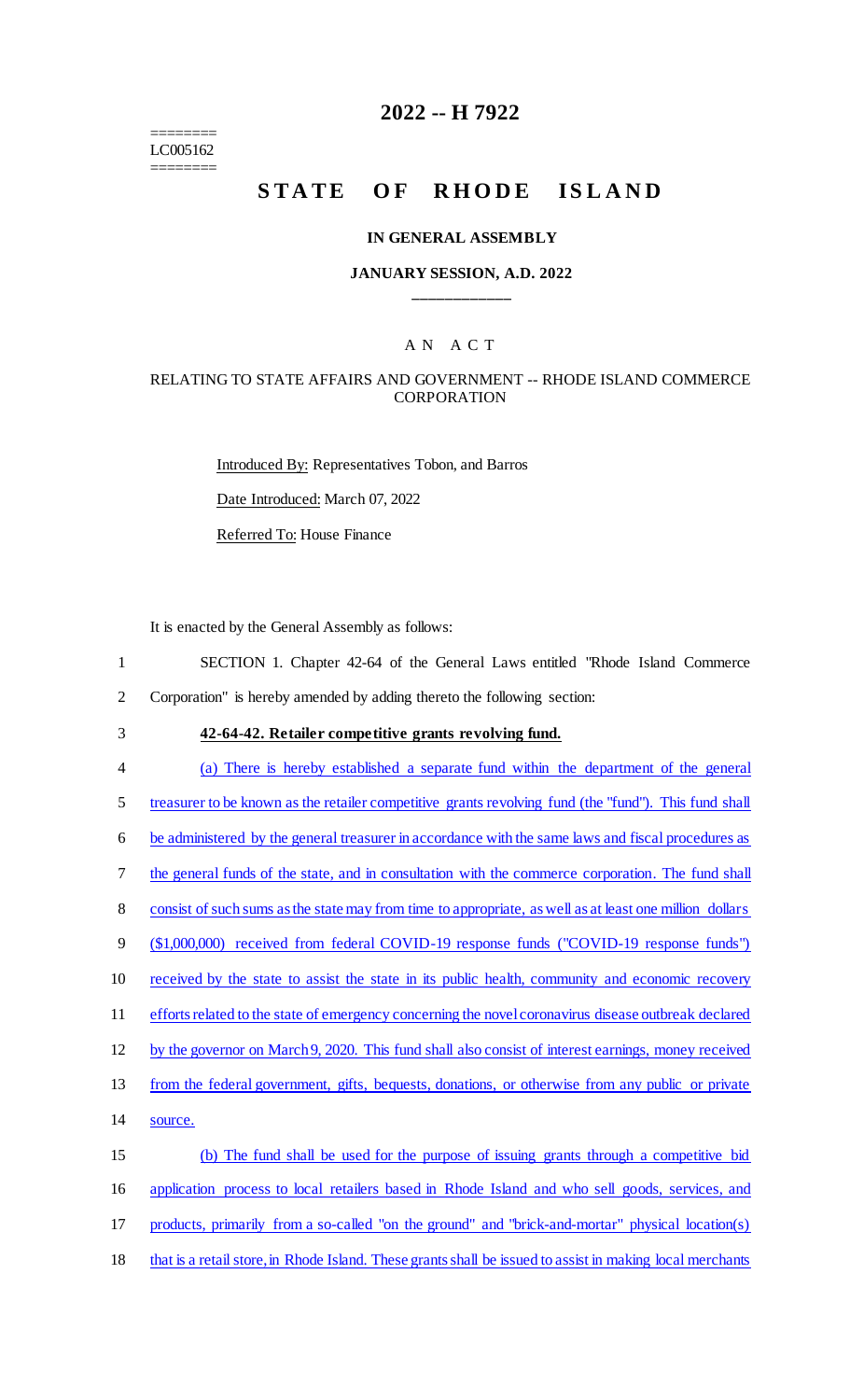more economically competitive with out-of-state sellers from neighboring states and out-of-state

online realtors and to help with business lost during the pandemic.

(c) Pursuant to subsection (a) of this section, the general assembly shall appropriate, out of

- 4 any money not already appropriated for the fiscal year commencing July 1, 2022, the sum of one
- million dollars (\$1,000,000), as the initial sum to start the retailer competitive grants revolving
- fund.
- (d) The fund shall be credited with:
- (1) Revenue authorized by the general assembly and specifically designated to be credited
- to the fund from federal funds allocated to the state pursuant to federal legislation enacted after
- December 4, 2020 and in response to the COVID-19 outbreak or related economic recovery, but
- 11 excluding federal grants that are not subject to appropriation and funds related to increased federal
- medical assistance percentage rates under section 1905(b) of the Social Security Act 42
- U.S.C.1396b; provided that, federal funds made available in the form of newly created
- reimbursement programs may be authorized by the general assembly and designated to be credited
- 15 to the fund; and
- (2) Amounts credited to the fund shall be subject to appropriation and money remaining in
- the fund at the end of a fiscal year shall not revert to the general fund and shall be available for
- expenditure in the subsequent fiscal year.
- (e) The secretary of the commerce corporation, in consultation with the general treasurer
- and the department of business regulation, shall promulgate rules and regulations for the
- administration of this section, which shall include, but not be limited to, the process of applying for
- a grant under the fund and the criteria to be used in awarding a grant from the fund.
- SECTION 2. This act shall take effect upon passage.

#### ======== LC005162 ========